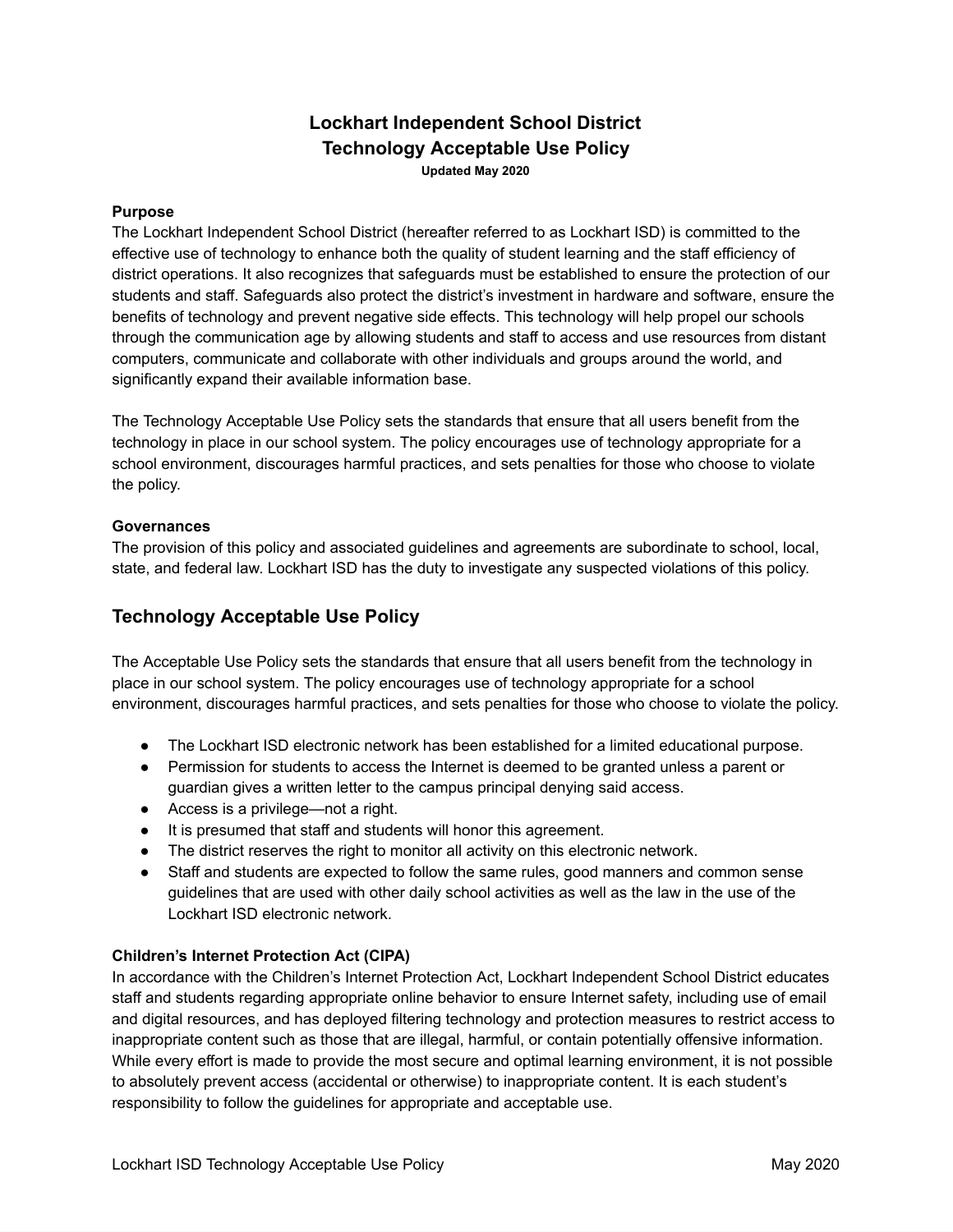#### **Digital Resources**

For students under the age of 13, the Children's Online Privacy Protection Act (COPPA) suggests that a school district maintain a list of the websites and online services appropriate for educational use it has consented to on behalf of the parent. In accordance with these recommendations, Lockhart ISD has curated the following list of approved resources: Lockhart ISD Internet [Resources](https://sites.google.com/a/lockhart.txed.net/lisd-internet-resources/home) [\(https://sites.google.com/a/lockhart.txed.net/lisd-internet-resources/home](https://sites.google.com/a/lockhart.txed.net/lisd-internet-resources/home?authuser=0))

#### **General Guidelines for Staff and Students**

- Staff and students will adhere to good digital citizenship expectations.
- Internet and bandwidth usage at school must be directly related to school business.
- Staff and students will be assigned individual email and network accounts and must use only those accounts and passwords that they have been granted permission by the district to use. All account activity should be for educational purposes only.
- Staff and students will not use network resources for chain letters/spamming, commercial purposes or political lobbying.
- Staff and students will abide by copyright and plagiarism laws.
- Students must immediately report threatening messages, inappropriate Internet files/sites and equipment damage to a teacher.
- Staff must immediately report threatening messages, inappropriate Internet files/sites, equipment damage and missing equipment to a school administrator and technology department.
- Staff, including substitute teachers, will actively monitor student activity on devices.
- Computer and Internet access may be limited with a substitute teacher. Campus administrators may approve special circumstances.
- Staff understands that they will conduct annual Internet Safety training which includes Child Internet Protection Act (CIPA), cyberbullying, etc. It is the responsibility of the faculty\staff members to make sure that this has been done.

## **NETWORK ACTIVITY**

### **Cyberbullying**

Cyberbullying is defined as the use of any Internet-connected device for the purpose of bullying, harassing, or intimidating another student. (Refer to the Student Code of Conduct for more information on bullying and cyberbullying.)

This includes, but may not be limited to:

- Sending abusive text messages to cell phones, computers, or any electronic device
- Posting abusive comments on someone's blog or social networking sites
- Creating a social networking account or web page that masquerades as the victim's personal site
- Posting another individual's personal information
- Sending abusive comments
- Recording and distributing media with the intent to manipulate or embarrass others.

### **School Websites, Social Networking & Videoconferencing**

- Staff will adhere to parent submitted documentation requesting the student not be pictured in any district publication (including yearbooks, local newspaper and videos).
- Staff should keep in mind their representation of Lockhart ISD when posting via social networking sites.
- Videoconference sessions may be videotaped by district personnel or by a participating school involved in the exchange in order to share the experience with others.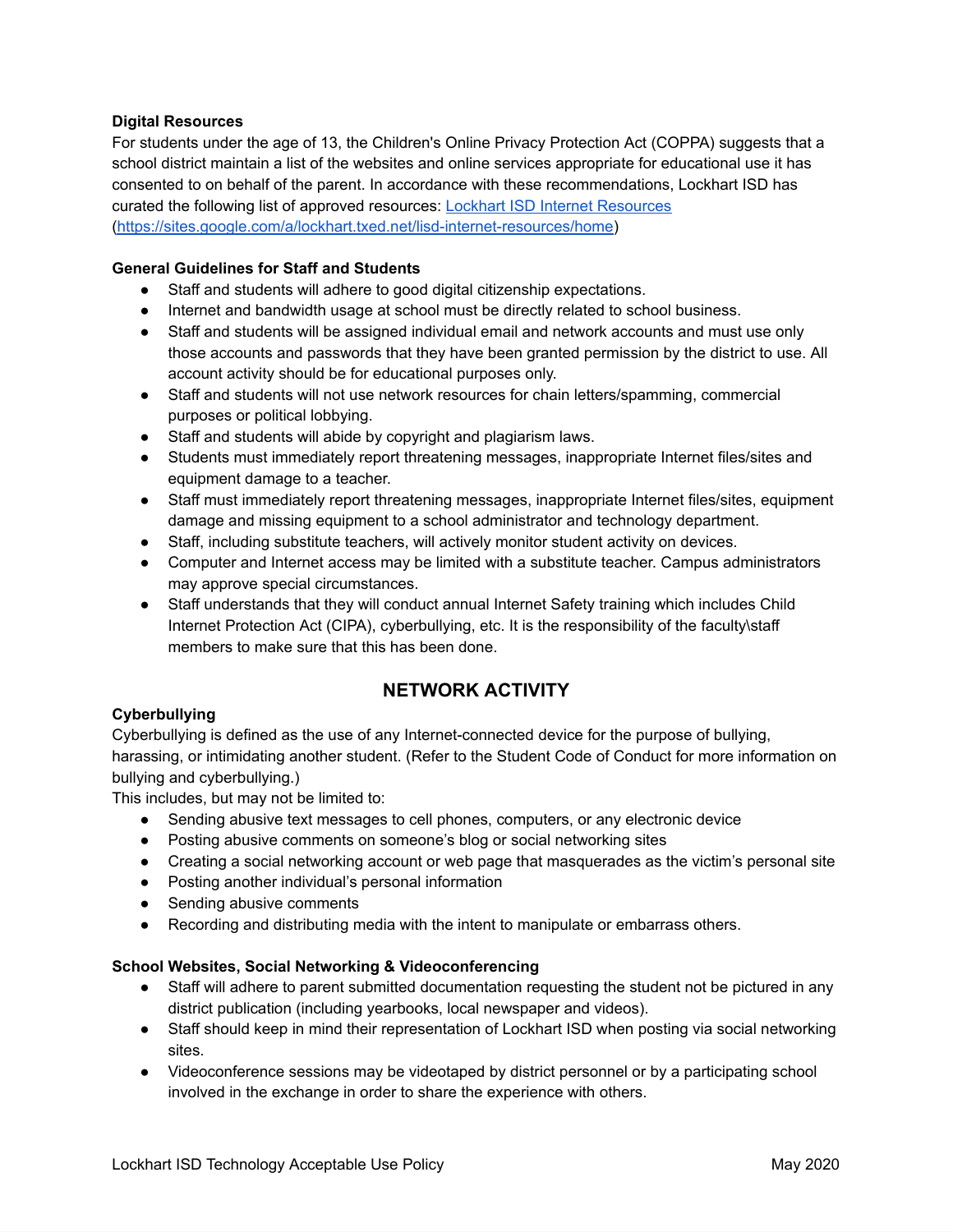### **System Security**

- Staff and students must immediately notify the Technology Department and a school administrator if they have identified a possible security problem.
- Staff and students will not make deliberate attempts to disrupt the computer system or destroy data by spreading computer viruses or by any other means. These actions are illegal.
- Staff will not attempt to access websites blocked by district policy, including the use of proxy services, software, or websites.
- Staff and students will not use sniffing or remote access technology to monitor the network or other user's activity.
- Staff and students are prohibited from creating or using unauthorized networks including, but not limited to, voice, data, IP, peer to peer, or proxy networks.
- Lockhart ISD is able to use monitoring software via Google Chrome extensions. This is implemented on all District Owned devices and any personal devices in which the Staff or Student chooses to log in to Google Chrome with.

## **Technology Hardware**

- Hardware and peripherals are provided as tools for student use for educational purposes. Staff members are not permitted to relocate hardware (except for portable devices), install peripherals or modify settings to equipment without the consent of a technology staff member.
- Lockhart ISD has the right to regulate hardware/software technologies that are on its network or used within the school and workplace environment. This includes personally owned devices and/or media used on Lockhart ISD property or with Lockhart ISD technological infrastructure.
- School-issued technology equipment is the property of Lockhart ISD and may only be used in the support of educational goals of the district.
- Staff and students may bring their own technology under special circumstances. Personal devices must be approved by a school administrator and the technology department. Staff and students are responsible for personal property brought to school and should keep personal items with self or in a locked space.

## **Violations of this Acceptable Use Policy**

Violations of this policy may result in loss of access as well as other disciplinary or legal action. The particular consequences for violations of this policy shall be determined by the school administrators. The superintendent or designee and the board shall determine when disciplinary and/or legal action or actions by the authorities are the appropriate course of action.

Failure to turn in a signed user agreement does not excuse anyone from consequences if rules are broken. The district is not responsible for the actions of students who violate them beyond the clarification of standards outlined in this policy.

### **Due Process**

- The district will cooperate fully with local, state, or federal officials in any investigation related to any illegal activities conducted through the district network.
- In the event there is an allegation that a staff member has violated the district acceptable use regulation and policy, the staff will be provided with a written notice of the alleged violation. An opportunity will be provided to present an explanation before a neutral administrator (or staff will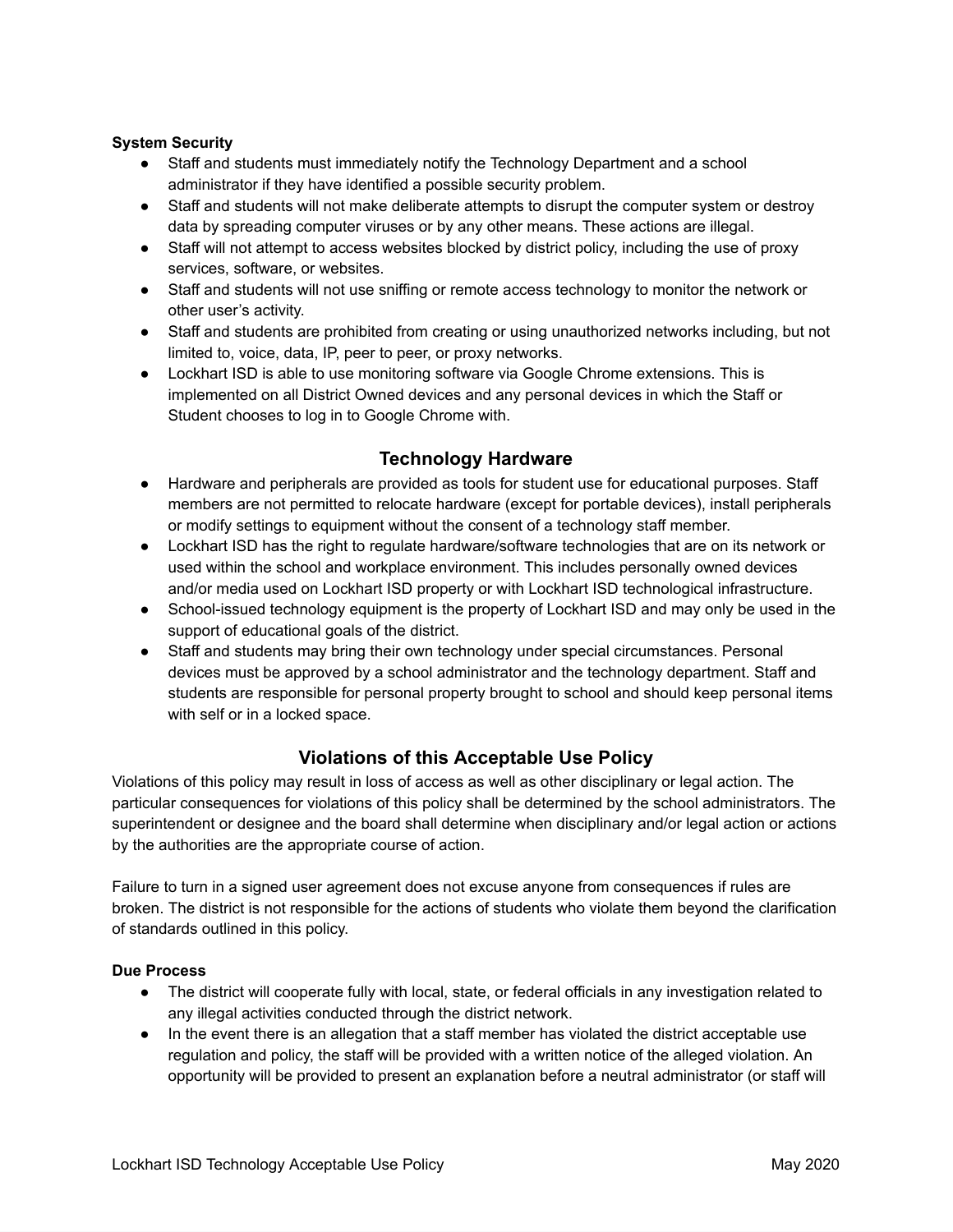be provided with notice and an opportunity to be heard in the manner set forth in the disciplinary code).

● Disciplinary actions will be tailored to meet specific concerns related to the violation and to assist the staff member in exhibiting professional behavior. Violations of the acceptable use regulation and policy may result in a loss of access as well as other disciplinary or legal action.

### **Limitation of Liability**

- The district makes no guarantee that the functions or the services provided by or through the district network will be error-free or without defect. The district will not be responsible for any damage suffered, including but not limited to, loss of data or interruptions of service.
- The district is not responsible for the accuracy or quality of the information obtained through or stored on the network. The district will not be responsible for financial obligations arising through the unauthorized use of the network.
- The District shall not be liable for users' inappropriate use of the District's technology resources, violations of copyright restrictions or other laws, users' mistakes or negligence, and costs incurred by users.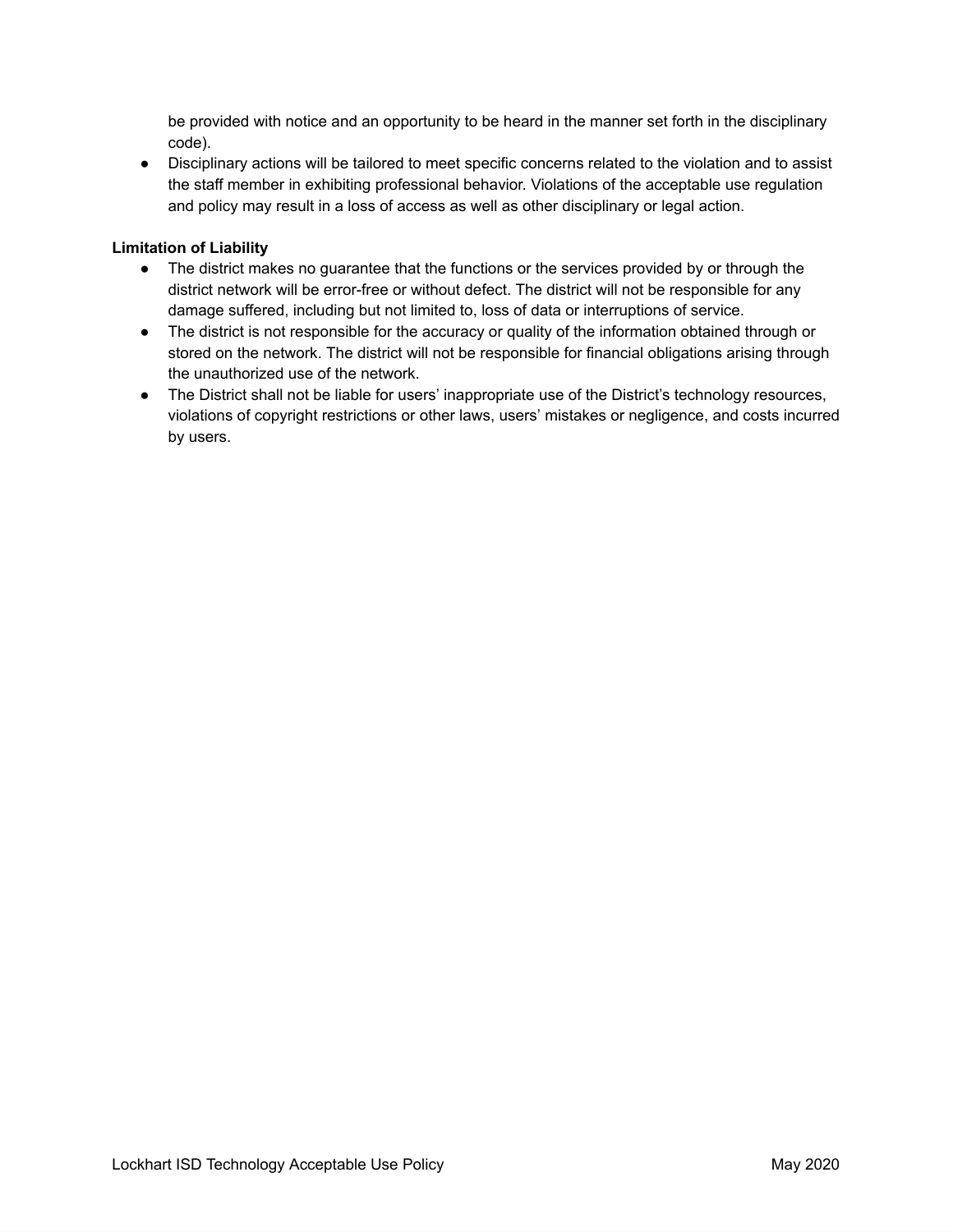# **Lockhart Independent School District Technology Acceptable Use Policy**

## **Student User Agreement**

| <b>Student Name</b> |        |  |
|---------------------|--------|--|
| Grade               | School |  |

I have read the Lockhart ISD Student Technology Acceptable Use Policy Rules and Procedures document. I agree to follow the rules contained in this policy. I understand that if I violate the rules my access can be terminated and I may face other disciplinary measures.

| <b>Student Signature</b> | Date |  |
|--------------------------|------|--|
|                          |      |  |

### **Parent or Guardian Agreement**

I have read the Lockhart ISD Student Technology Acceptable Use Policy Rules and Procedures document and I understand that signing this form states that I understand the rules; however, if I wish to deny access to the Internet or to have pictures, etc. posted then a written letter must be given to the campus principal.

I hereby release the district, its personnel, and any institutions with which it is affiliated, from any and all claims and damages of any nature arising from my child's use of, or inability to use, the electronic network. This includes, but is not limited to claims that may arise from the unauthorized use of the network components.

I give permission for my child to access all components of the district electronic network, which includes Internet access, computer services, videoconferencing, computer equipment and related equipment for educational purposes.

Parent/Guardian Name:

Parent/Guardian Signature:\_\_\_\_\_\_\_\_\_\_\_\_\_\_\_\_\_\_\_\_\_\_\_\_\_\_\_\_\_\_\_\_ Date: \_\_\_\_\_\_\_\_\_\_\_\_\_\_\_\_

| Date: |  |  |  |  |  |
|-------|--|--|--|--|--|
|       |  |  |  |  |  |